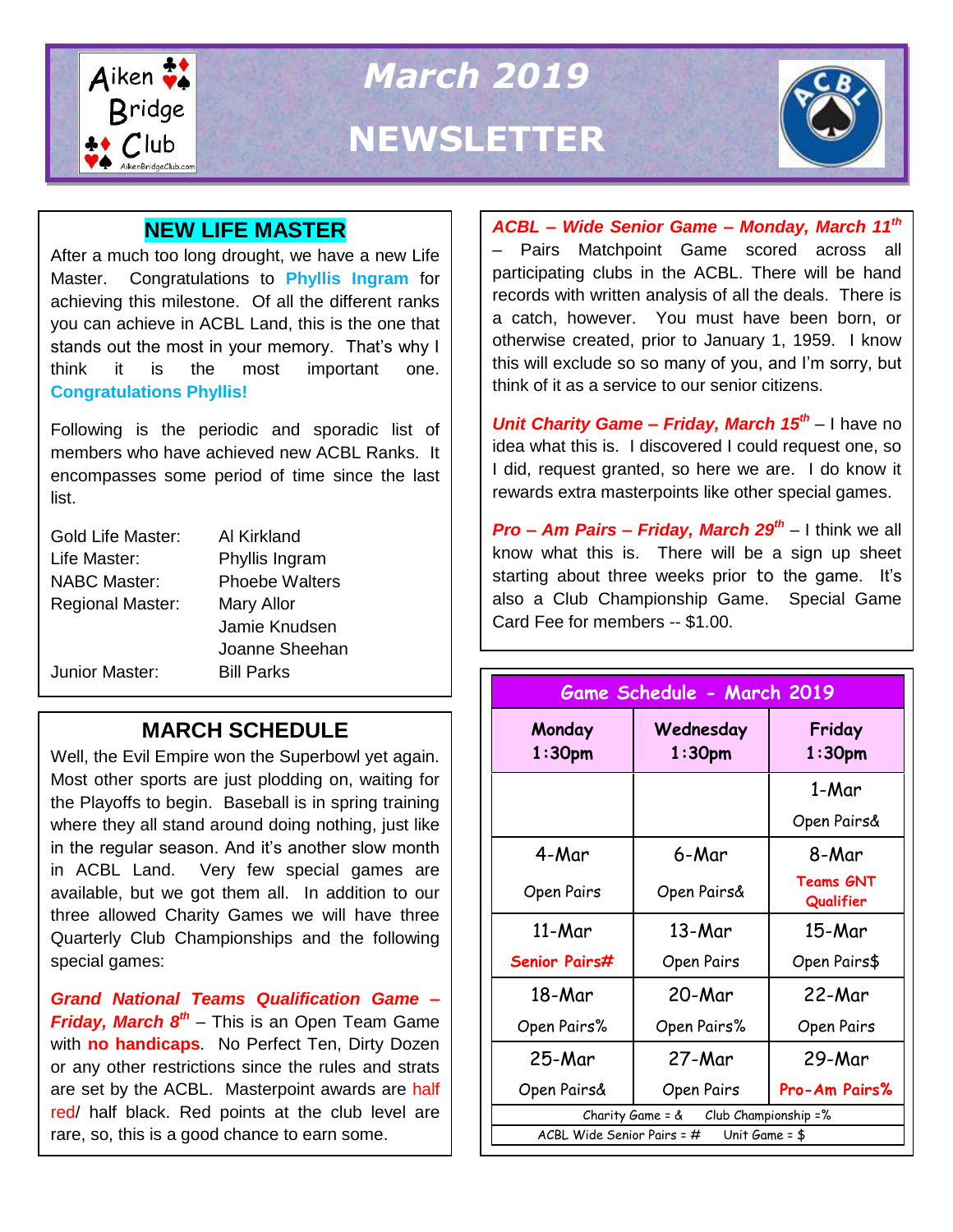## **STATISTICAL ANOMALIES**

Y'all know what an anomaly is? Well, I thought I did, but I looked it up just in case and discovered it is exactly what I thought it was, the angular distance of a planet or satellite from its last perihelion or perigee. What could be clearer than that? However, I also discovered a somewhat obscure alternative meaning, which is, something that deviates from what is standard, normal, or expected. For this article we are going to go with the alternative definition.

#### **ANOMALY #1 – MASTERPOINT WINNERS**

After doing the January monthly report to the ACBL and our list of masterpoint winners, I decided to find the top five winners in each of our four team game handicap categories. If you are interested, the list is on our bulletin board (if you are not interested, it's there anyway).

I expected this to be pretty straightforward. The total masterpoints won by the top five players in Category 4 would be the highest, followed by the 3's, 2's and 1's. But, let's look at what really happened. The total and average points won by the top five in each category were:

|     | <b>POINTS</b> | AVERAGE |
|-----|---------------|---------|
| 4's | 80.80         | 1.35    |
| 3's | 39.63         | 0.72    |
| 2's | 31.30         | 0.70    |
| 1's | 53.03         | 1.02    |

As you can see, the Category 4 players were, as expected, the highest masterpoint winners averaging 1.35 points per play. However, the Category 1 players were second highest, averaging 75% of the Category 1 players and 43% more that the two other categories. So, what does this mean? Well, to me, it means our under 300 players are absolutely killing it. Will this anomaly continue for the rest of the year? No idea, but we will see. I am, however, thrilled that our aspiring players are being quite successful.

### **ANOMALY #2 – CELL PHONE PENALTIES**

Our membership is approximately 60% of the female persuasion. However, more than 80% our cell phone penalties of three matchpoints are assessed against our male members. That is clearly way more than expected. So what we have here is a decidedly sexist penalty.

Admittedly, cell phone penalties are not all that common. Unfortunately, they are way, way less common than cell phone violations. Why? Most often we don't have a clue who the perp is. We can usually figure out if it's a man, since their phones are usually in their pocket, so, if a ring tone emanates from a man it is either a cell phone or they have a IPod or similar device up their ….

Almost all of the non penalized violations occur when a ring tone goes off in a gaggle of purses. For some reason, the owner is not able to recognize their ring tone even if it's Ravel's *Balero* or *When the Saints Come Marching In.* For some other unknown reason, no one seems to fess up to it being their phone. I have had a few members suggest that if a phone rings in a purse gaggle, I should search the purses to find the offender. Well, that, for sure, is not happening. Besides being a gross invasion of privacy, it could also be dangerous. Having seen some of the strange things that live in purses, I wouldn't be totally surprised if something bit me.

Wouldn't it be a lot nicer if the perp just owned up and said, "I did the crime, I'll pay the dime"?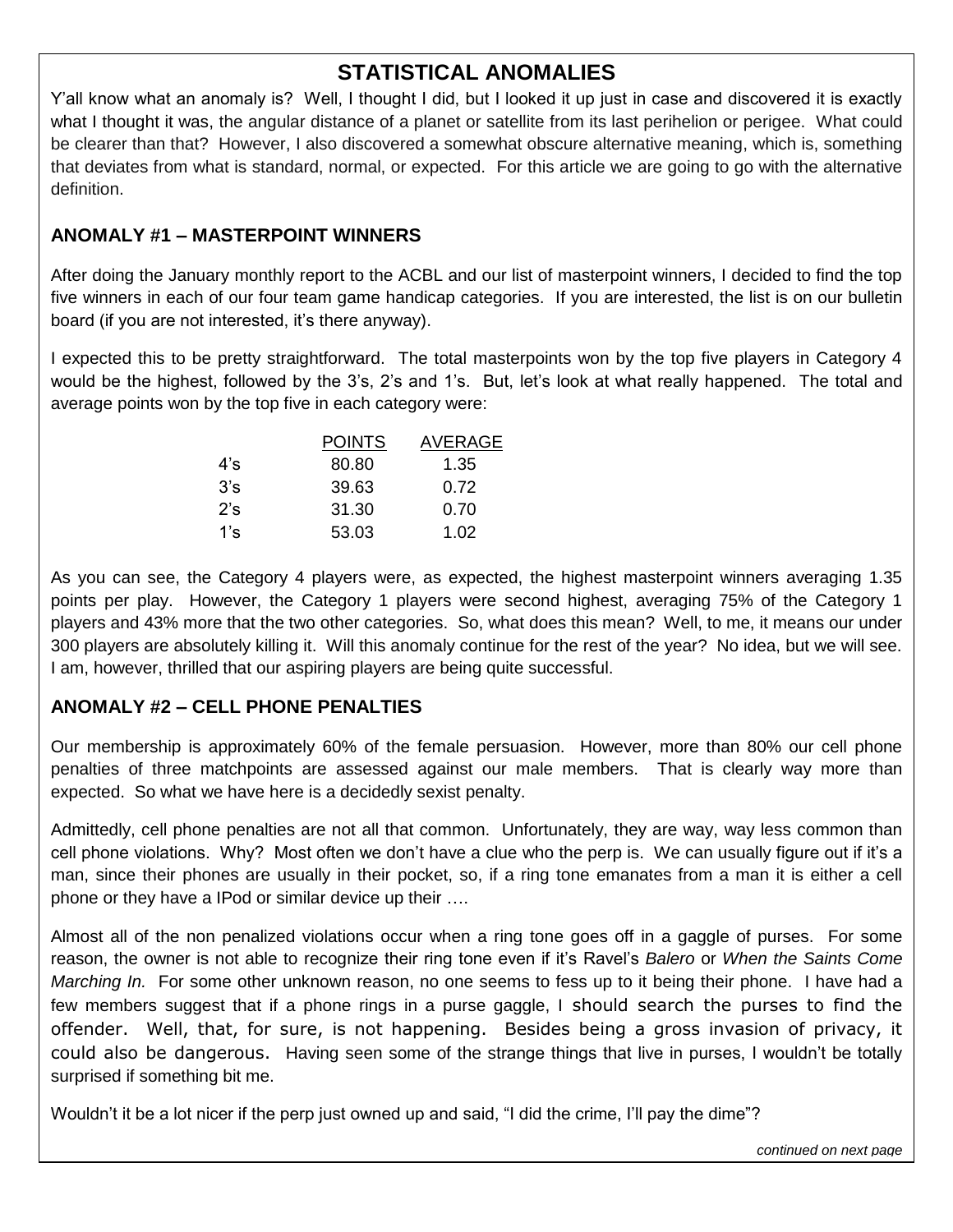#### **ANOMALY #3 – SCORE CORRECTIONS**

Before I get to the anomaly, a few general comments about scorekeeping. We average about four score corrections per month occurring after the results have been posted on line. I don't think this is awful, but it seems it should be better. If you are North, before passing the Bridgemate to West for confirmation, take a couple of seconds to make sure the score that comes up is what you expected. If you are West, don't just look for the "accept" button, actually look at the result and make sure it is what you expected before accepting.

 point reporting by the ACBL to the member, tracking down the reason for the discrepancy, while always doable, While correcting a score is not really that big a deal, it does create unnecessary work at that time. However, the real headaches are yet to come. Many players are very diligent about recording the points they win and comparing it with what they actually get from the ACBL. Most of them get that information from the personal summaries we issue after the game. So, if a score correction occurs after the game and it affects their masterpoint winnings, what they have and what the ACBL has for their points for the month are not the same. So, they, as they should, come bitching to me. Since there is about a two month lag between the game and can be challenging and time consuming.

Another problem area is team games. Guess what, every once in a while, the Director makes an error and enters the result in the computer incorrectly. This has happened numerous times, but is frequently corrected before it affects the integrity of the game. At least one person on each team should be keeping track of the Victory Points their team has won and compare it to the amount shown on the Scoresheet next to the table assignment sheet. If everyone does that, the error can be corrected prior to really messing up the game. If not caught early, the error can defeat the purpose of the Swiss format, which is to pair the highest ranking teams against each other each round, which tends to level the playing field for all teams.

So, as a favor to your Club Manager, let's try to do a better job checking the scores on the Bridgemates and the Victory Points in team play.

And now, to the third anomaly.

Scoring errors are, of course, inevitable, and they need to be corrected. When reviewing your scores, if you find an error, please let me know about it. While the change may not affect your placement in the event, it may affect two or more of your fellow members, no matter how minor you think it is. So, just report it.

In the last three years I have processed about 125 error corrections (estimate). Since the error can be noticed by either the pair who benefitted from the error or the pair that was damaged by it, the statistical expectation is that 50% of the corrections would be reported by each side. Well……that's not exactly how it's played out. In my three years processing these error corrections, four (not an estimate) have been reported by the pair who unfairly benefitted from the error. Yep, that's right, 97% of the error corrections have been submitted by those who will benefit from the change and 3% from those who will not. Seems a far cry from the anticipated 50/50 split, thus, a true anomaly. Or, maybe not. An anomaly tends to be a temporary phenomenon, which, over time, regresses to the mean. When it persists for three years, for whatever reason, it is fair to surmise that it is actually the norm. In this case, that is quite sad.

again. Yep! Hey, it's your own damn fault; you could have run for Club Manager and never heard about it again.<br>. Remember, we are on the long and winding road to the nicest bridge club on the planet. Geez Ron, not that crap Anyway, one of the characteristics of nice clubs is that their members are committed to fairness, which includes the integrity of the game, the integrity of the scores, acceptance of procedural penalties as warranted equally applied to all members, and that the results are an accurate portrayal of what happened at the table.

Judging from nonanomalies #2 and #3, I would say our club needs a little work in this area. So, let's try harder to get our perihelion and perigee in alignment.